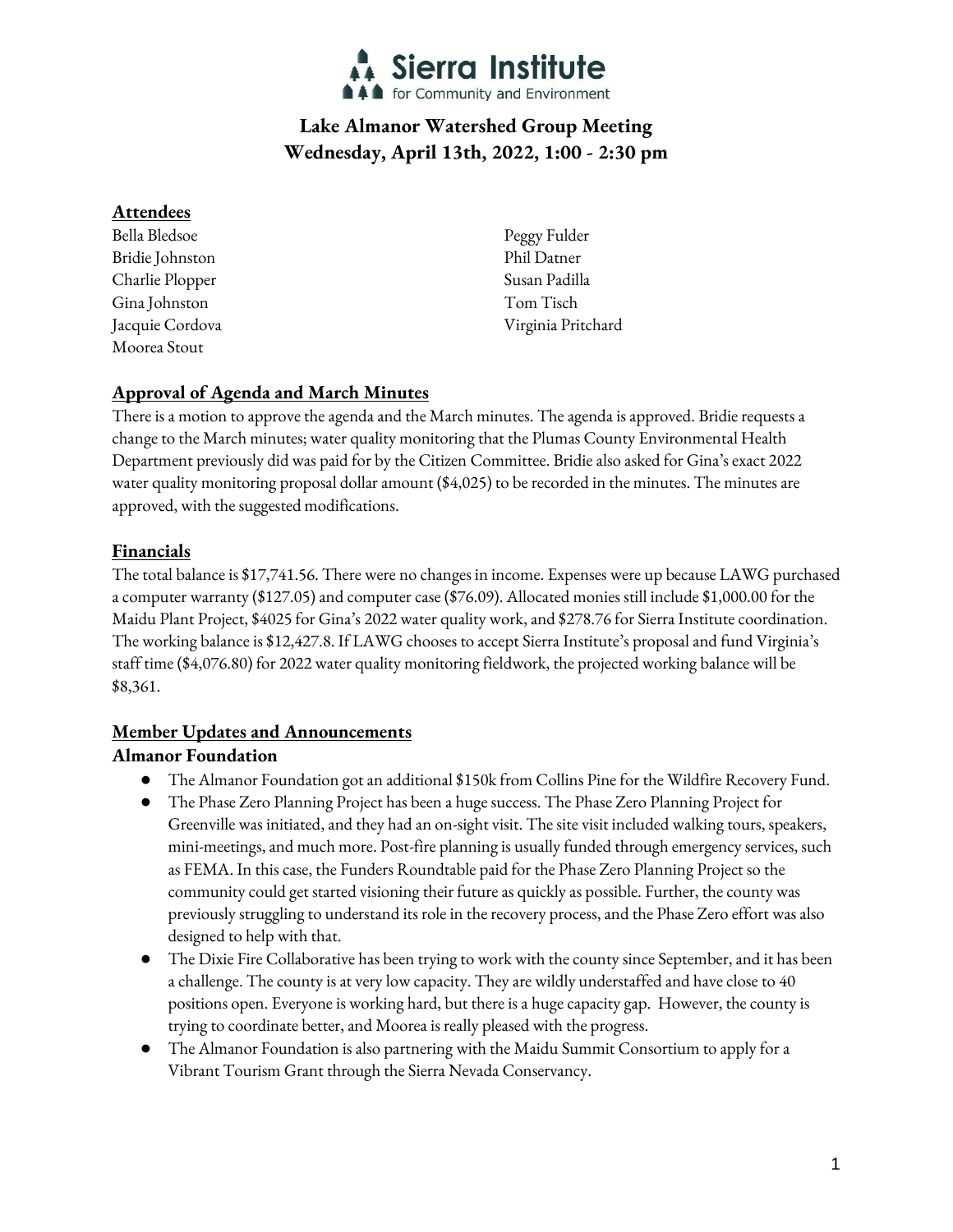

- The PGE settlement will likely affect things going forward as well. There are a lot of questions about how the settlement money will affect real people and real situations. The DA is speaking this Saturday at the Greenville Community Meeting to help clarify this.
- Moorea also added that LAWG should consider reaching out to the County about funding the water quality monitoring program. The county had a pot of money devoted to the pandemic, that is going to be repurposed. This might allow for a funding option for LAWG.

# **Water Quality Monitoring**

- The group voted that Sierra Institute can make bulk purchases for water quality monitoring supplies without LAWG needing to vote, under \$150. When this happens, Sierra Institute will provide LAWG with an itemized report at the next meeting to explain the purchases.
- Susan reiterated the importance of having long-term funding for water quality monitoring. Bridie commented that if 2105 goes through, there will be about \$20k from PG&E devoted to water quality monitoring and another \$20k from Plumas County. That would help the work greatly.
- Tom Tisch is working on cultivating more support from LACC. Susan wants to ensure we keep WACC engaged and supporting the water quality monitoring program. Given that we are losing Sherrie Thrall, LAWG members also hope to network with the new candidates and talk to them about the health of the lake.
- The group agreed to accept Sierra Institute's proposal to fund field staff time to help with water quality monitoring (\$4,076.80).
- The group also discussed harmful algal blooms, and how to provide public information about blooms, if they should arise.
- LAWG wants to develop a protocol for what to do if a bloom happens. Who should the group tell?
- Tom mentioned that the County Health Department could be a good avenue. They have systems to get information out quickly when needed.
- Charlie mentioned that in the past when the Health Department has circulated information about a hazard to the public, they have asked for a blurb about the toxicity and specifically who is at risk, and then they distributed that information to everyone. The write-up they need is rather detailed, describing the toxicity.
- Jacquie asked if getting information out about blooms could be controversial and might send the message to folks not to come here, ultimately harming tourism.
- Gina answered that blooms are going to be happening everywhere. We need to be clear and make people aware, and they will still come to enjoy the area.
- Phil also articulated that there is a difference between a bloom and a harmful algal bloom. We have to measure to know if the bloom is harmful or not.

### **Phil's LAWG Membership**

- Phil is officially becoming a LAWG member.
- He wants to do April monitoring during the last week of April. Susan and Peggy are interested in joining the lake monitoring trip and learning more about the monitoring effort.

# **Fundraising/Donations**

● Tom developed a budget for LACC. He is going to continue moving ahead and trying to talk to Kristy Cox and get together with her. Tom is going to try and bring Kristy along and ask her to help LAWG make the case to the LACC board. The board budget guidance meeting is in June; Tom is hoping to put an item forward to be part of their standard budget.

### **Great Sierra River Cleanup**